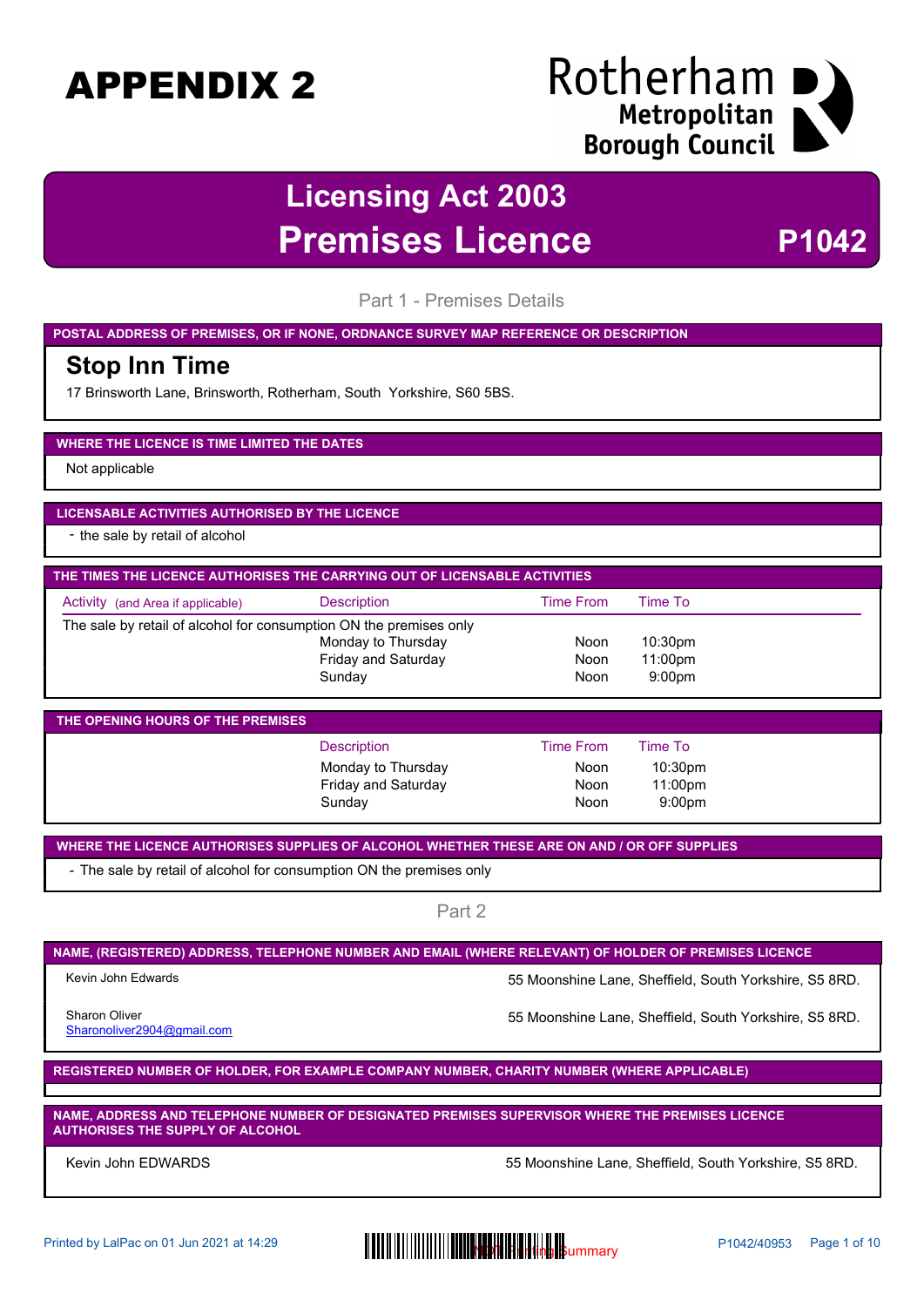# Rotherham I Metropolitan<br>Borough Council

### **Licensing Act 2003 Premises Licence** P1042

**PERSONAL LICENCE NUMBER AND ISSUING AUTHORITY OF PERSONAL LICENCE HELD BY DESIGNATED PREMISES SUPERVISOR WHERE THE PREMISES LICENCE AUTHORISES FOR THE SUPPLY OF ALCOHOL**

Licence No. SY07116PER Issued by Sheffield

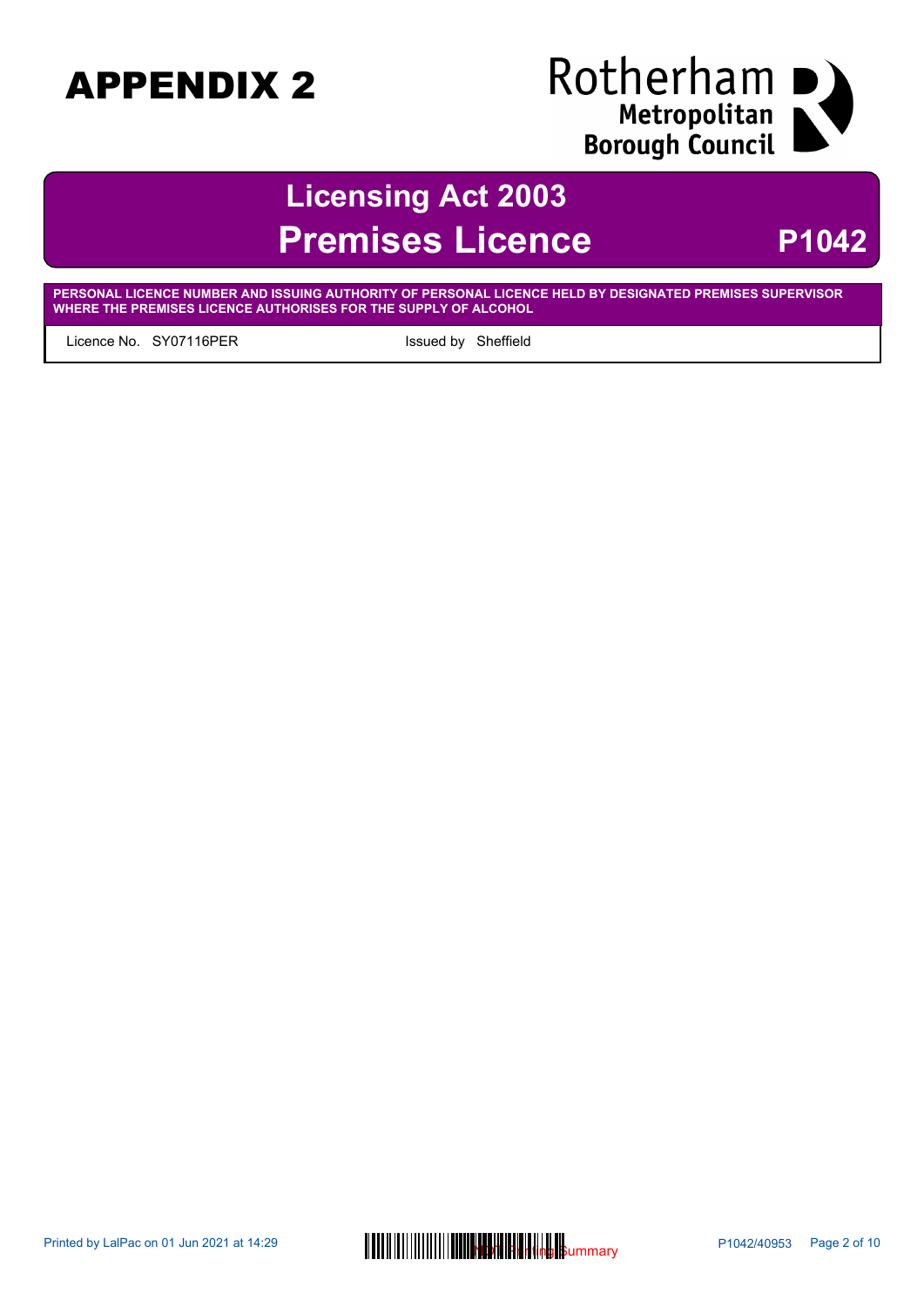### Rotherham Metropolitan **Borough Council**

### **Licensing Act 2003** Premises Licence P1042

#### **ANNEXES**

#### **Mandatory Conditions**

#### **All Premises Licence authorising supply of alcohol**

The licence is granted subject to the Mandatory conditions for sale of alcohol as set out in the Licensing Act 2003 as amended by the Licensing Act 2003 (Mandatory Licensing Conditions) Order 2010 and Order 2014.

- 1. No supply of alcohol may be made under the Premises Licence
	- (a) At a time when there is no Designated Premises Supervisor in respect of the Premises Licence; or
	- (b) At a time when the Designated Premises Supervisor does not hold a Personal Licence or his Personal Licence is suspended.
- 2. Every supply of alcohol under the Premises Licence must be made, or authorised by a person who holds a Personal Licence.
- 3. (1) The responsible person must ensure that staff on relevant premises do not carry out, arrange or participate in any irresponsible promotions in relation to the premises.
	- (2) In this paragraph, an irresponsible promotion means any one or more of the following activities, or substantially similar activities, carried on for the purpose of encouraging the sale or supply of alcohol for consumption on the premises.
		- a) games or other activities which require or encourage, or are designed to require or encourage, individuals to -
			- (i) drink a quantity of alcohol within a time limit (other than to drink alcohol sold or supplied on the premises before the cessation of the period in which the responsible person is authorised to sell or supply alcohol), or
			- (ii) drink as much alcohol as possible (whether within a time limit or otherwise);
		- b) provision of unlimited or unspecified quantities of alcohol free or for a fixed or discounted fee to the public or to a group defined by a particular characteristic in a manner which carries a significant risk of undermining a licensing objective;
		- c) provision of free or discounted alcohol or any other thing as a prize to encourage or reward the purchase and consumption of alcohol over a period of 24 hours or less in a manner which carries a significant risk of undermining a licensing objective;
		- d) selling or supplying alcohol in association with promotional posters or flyers on, or in the vicinity of, the premises which can reasonably be considered to condone, encourage or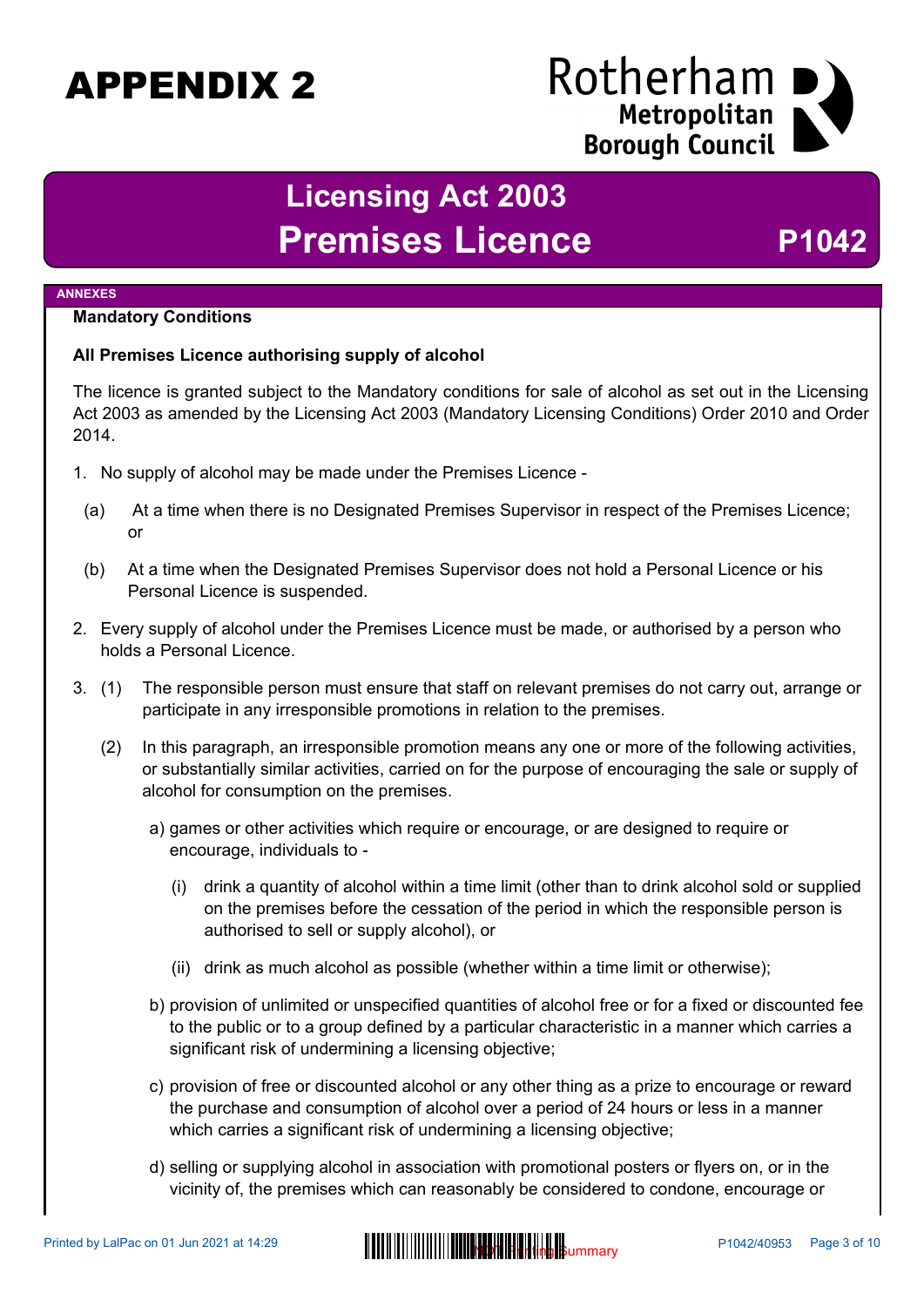# Rotherham I Exerceditan<br>| Metropolitan<br>| Borough Council

### **Licensing Act 2003 Premises Licence P1042**

|    |     | <b>ANNEXES</b> continued                                                                                                                                                                                                                                                                             |
|----|-----|------------------------------------------------------------------------------------------------------------------------------------------------------------------------------------------------------------------------------------------------------------------------------------------------------|
|    |     | glamorise anti-social behaviour or to refer to the effects of drunkenness in any favourable<br>manner.                                                                                                                                                                                               |
|    |     | e) dispensing alcohol directly by one person into the mouth of another (other than where that<br>other person is unable to drink without assistance by reason of disability).                                                                                                                        |
| 4. |     | The responsible person must ensure that free potable water is provided on request to customers<br>where it is reasonably available.                                                                                                                                                                  |
| 5. |     | (1)<br>The premises licence holder or club premises certificate holder must ensure that an age<br>verification policy is adopted in respect of the premises in relation to the sale or supply of alcohol.                                                                                            |
|    |     | (2)<br>The designated premises supervisor in relation to the premises licences must ensure that<br>the supply of alcohol at the premises is carried on in accordance with the age verification policy.                                                                                               |
|    |     | (3)<br>The policy must require individuals who appear to the responsible person to be under 18<br>years of age (or such older age as may be specified in the policy) to produce on request, before<br>being served alcohol, identification bearing their photograph, date of birth and either:-      |
|    |     | (a) a holographic mark or                                                                                                                                                                                                                                                                            |
|    |     | (b) an ultraviolet feature.                                                                                                                                                                                                                                                                          |
| 6. |     | The responsible person shall ensure that -                                                                                                                                                                                                                                                           |
|    | (a) | where any of the following alcoholic drinks is sold or supplied for consumption on the premises<br>(other than alcoholic drinks sold or supplied having been made up in advance ready for sale or<br>supply in a securely closed container) it is available to customers in the following measures - |
|    |     | (i) beer or cider: $\frac{1}{2}$ pint;                                                                                                                                                                                                                                                               |
|    |     | (ii) gin, rum, vodka or whisky: 25 ml or 35 ml; and                                                                                                                                                                                                                                                  |
|    |     | (iii) still wine in a glass: 125 ml; and                                                                                                                                                                                                                                                             |
|    | (b) | these measures are displayed in a menu, price list or other printed material which is available to<br>customers on the premises; and                                                                                                                                                                 |
|    | (c) | where a customer does not in relation to a sale of alcohol specify the quantity of alcohol to be<br>sold, the customer is made aware that these measures are available.                                                                                                                              |
|    |     | <b>Minimum Drinks Pricing</b>                                                                                                                                                                                                                                                                        |
| 1. |     | A relevant person shall ensure that no alcohol is sold or supplied for consumption on or off the                                                                                                                                                                                                     |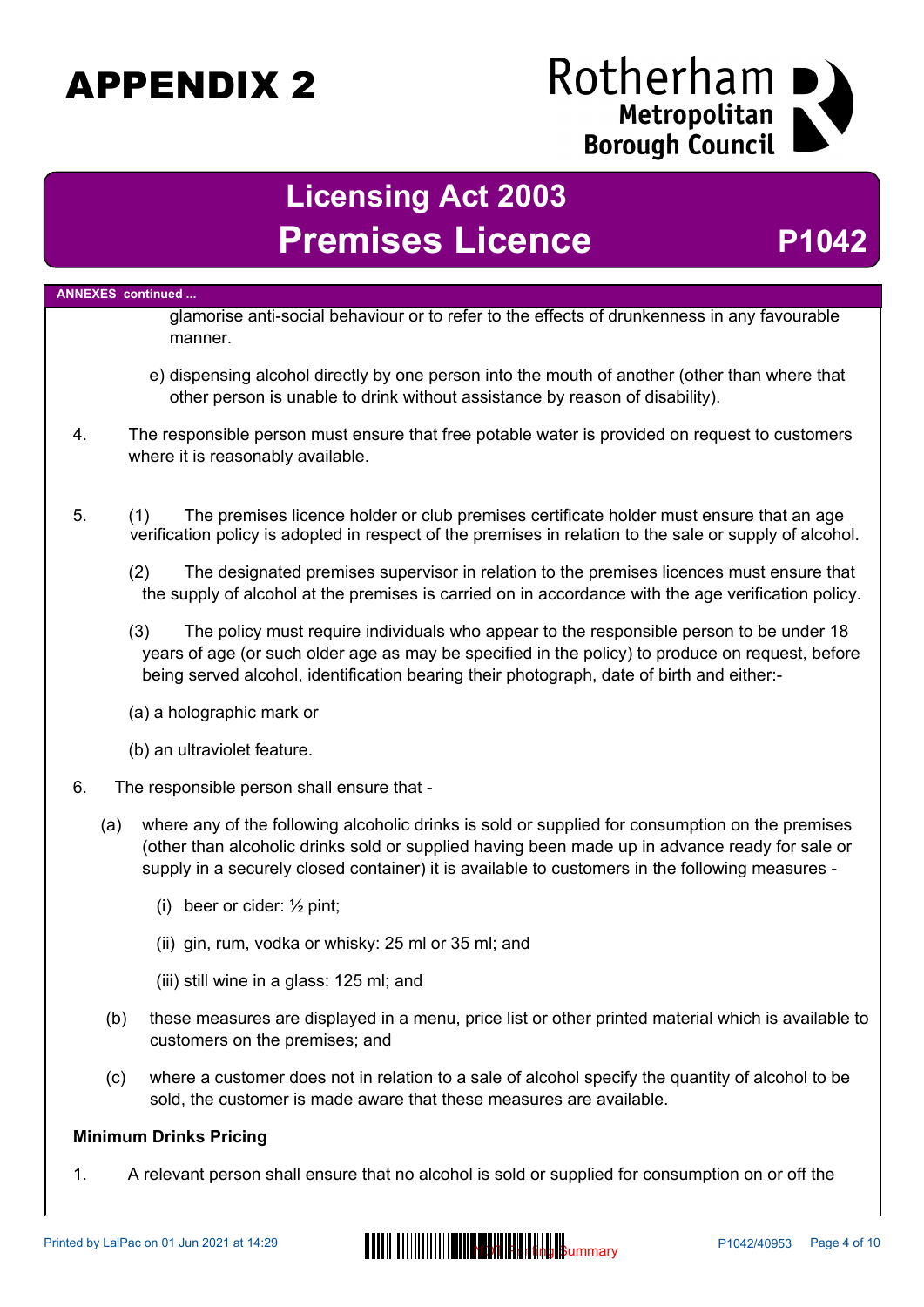### Rotherham Metropolitan **Borough Council**

### **Licensing Act 2003** Premises Licence P1042

#### **ANNEXES continued ...**

premises for a price which is less than the permitted price.

- 2. For the purposes of the condition set out in paragraph 1
	- (a) "duty" is to be construed in accordance with the Alcoholic Liquor Duties Act 1979
	- (b) "permitted price" is the price found by applying the formula -

 $P = D + (DxV)$ 

Where -

(i) P is the permitted price

(ii) D is the amount of duty chargeable in relation to the alcohol as if the duty were charged on the date of the sale or supply of the alcohol, and

(iii) V is the rate of value added tax chargeable in relation to the alcohol as if the value added tax were charged on the date of the sale or supply of the alcohol;

- (c) "relevant person" means, in relation to premises in respect of which there is in force a premises licence -
	- (i) The holder of the premises licence
	- (ii) The designated premises supervisor (if any) in respect of such a licence, or
	- (iii) The personal licence holder who makes or authorises a supply of alcohol under such a licence;
- (d) "relevant person" means, in relation to premises in respect of which there is in force a club premises certificate, any member or officer of the club present on the premises in a capacity which enables the member or officer to prevent the supply in question; and
- (e) "value added tax" means value added tax charged in accordance with the Value Added Tax Act 1994.
- 3. Where the permitted price given by Paragraph (b) of paragraph 2 would (apart from the paragraph) not be a whole number of pennies, the price given by that sub-paragraph shall be taken to be the price actually given by that sub-paragraph rounded up to the nearest penny.
- 4. (1) Sub-paragraph (2) applies where the permitted price given by Paragraph (b) of paragraph 2 on a day ("the first day") would be different from the permitted price on the next day ("the second day") as a result of a change to the rate of duty or value added tax.

(2) The permitted price which would apply on the first day applies to sales or supplies of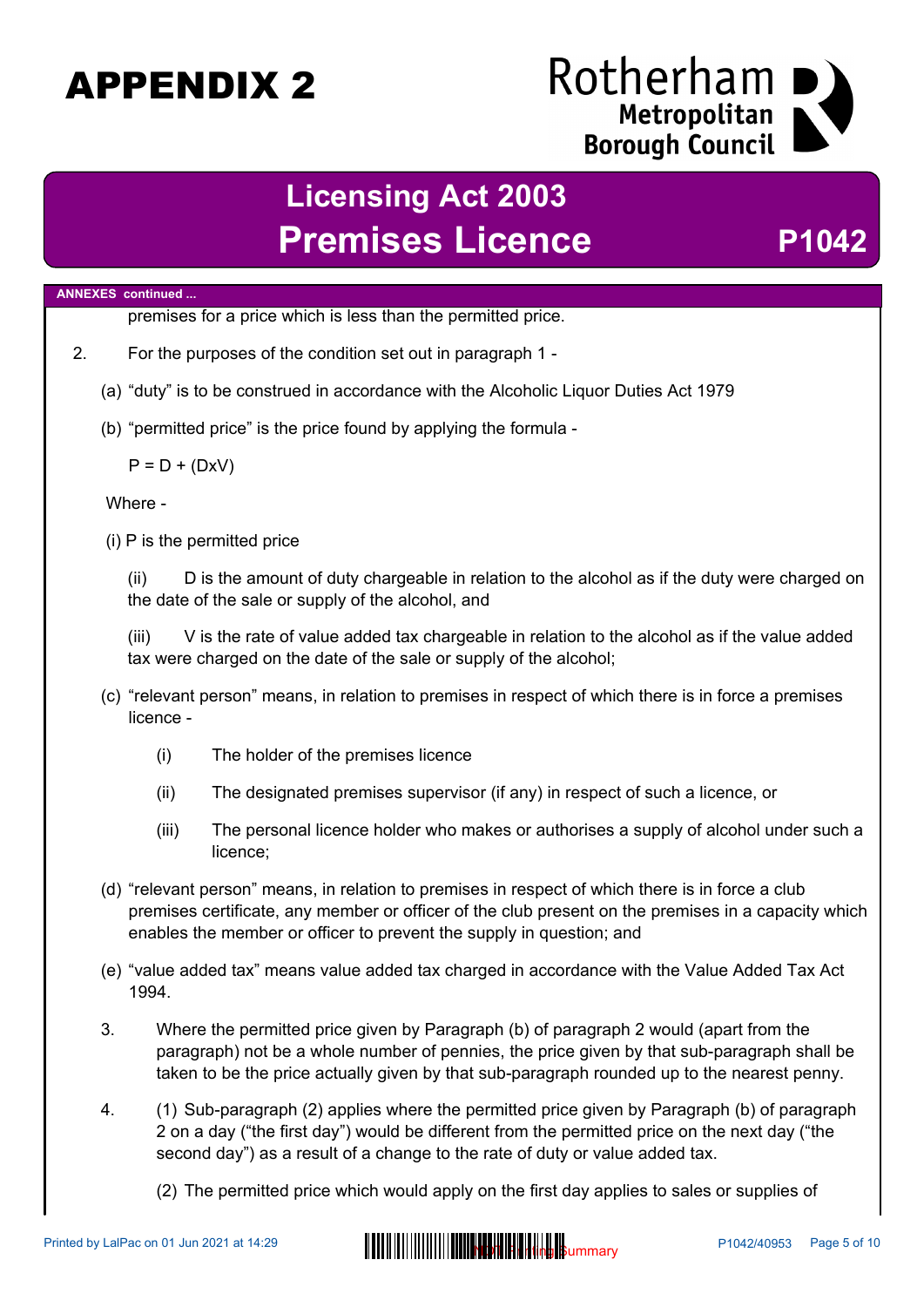### Rotherham Metropolitan **Borough Council**

### **Licensing Act 2003 Premises Licence <b>P1042**

#### **ANNEXES continued ...**

alcohol which take place before the expiry of the period of 14 days beginning on the second day.

#### **If the Premises Licence has conditions in respect of Door Supervision [except theatres, cinemas, bingo halls and casinos]**

- 1. Where a premises licence includes a condition that at specified times one or more individuals must be at the premises to carry out a security activity, each such individual must:
- (a) be authorised to carry out that activity by a licence granted under the Private Security Industry Act 2001; or
- (b) be entitled to carry out that activity by virtue of section 4 of the Act.
- 2. But nothing in subsection (1) requires such a condition to be imposed:
- (a) in respect of premises within paragraph 8(3)(a) of Schedule 2 to the Private Security Industry Act 2001 (c12) (premises with premises licences authorising plays or films); or
- (b) in respect of premises in relation to:
	- (i) any occasion mentioned in paragraph 8(3)(b) or (c) of that Schedule (premises being used exclusively by club with club premises certificate, under a temporary event notice authorising plays or films or under a gaming licence), or
	- (ii) any occasion within paragraph 8(3)(d) of that Schedule (occasions prescribed by regulations under that Act.
- 3. For the purposes of this section:
- (a) "security activity" means an activity to which paragraph 2(1)(a) of that Schedule applies, and, which is licensable conduct for the purposes of that Act, (see Section 3(2) of that Act) and

(b) paragraph 8(5) of that Schedule (interpretation of references to an occasion) applies as it applies in relation to paragraph 8 of that Schedule.

#### **Annex 2 Conditions consistent with operating schedule**

#### **Prevention of Crime and Disorder**

1. The licence holder shall ensure that a digital CCTV system shall be installed and in operation at the premises at all times. The system shall have a 28 day recording and retrieval system and footage shall be capable of being downloaded immediately onto a portable storage device such as memory stick or DVD. The CCTV cameras shall cover the entire licensed area of the premises, including the till

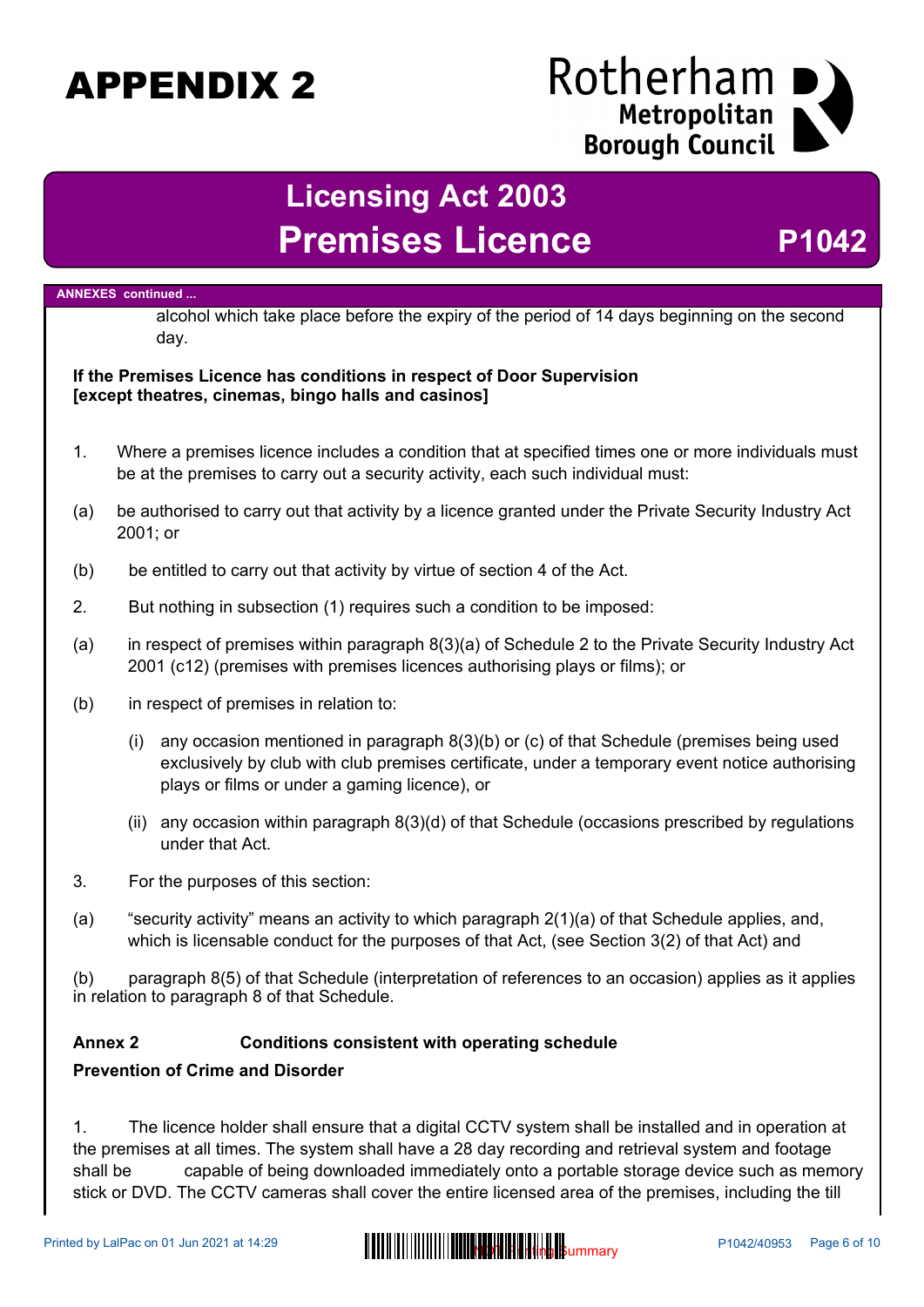### Rotherham Metropolitan **Borough Council**

### **Licensing Act 2003 Premises Licence <b>P1042**

#### **ANNEXES continued ...**

area where payment is made for alcohol and the front rear and side parts of the garden which belong to the property. The location of the monitor to allow playback and retrieval of data shall be located in an area which is easily and safely accessible to Police Officers and Local Authority Officers.

2. The licence holder shall ensure that that the Information Commissioner's Office is notified of the CCTV system and that the data controller is aware of the Information Commissioners advice in relation to the storage and handling of personal data, including when it can be provided to third parties.

3. The licence holder shall ensure that equipment shall be operated and maintained in good and clear working order.

4. The licence holder shall ensure that at least one current staff member shall be trained in the use of the system to ensure rapid data retrieval and download is retrieved should it be required by a Police Officer or Council Licensing Enforcement Officer. Any footage requested shall be made available in any event within 24 hours.

5. The licence holder shall ensure that notice of CCTV in operation shall be displayed in a clear and prominent position at the premises.

#### **Public Safety**

6. The licence holder shall ensure that adequate lighting is provided at the premises both inside and outside.

7. The licence holder shall ensure that staff are trained in relation to Environmental requirements.

8. The licence holder shall ensure that the toilet facilities are maintained and safe at all times.

#### **Prevention of Public Nuisance**

9. The licence holder shall ensure that an incident register shall be maintained and kept on site at all times to record all incidents involving anti-social behaviour, injury and ejections from the premises. The register shall include consecutively numbered pages in a bound format and include the time, date and location of the incident, and details of the nature of the incident and names of any other staff involved or to whom the incident was reported.

10. The licence holder shall ensure that the register shall include the details of any Police Officer who attended the incident, names and addresses of any witnesses, and confirmation as to whether there is CCTV footage of the incident. The register will be checked and signed on a weekly basis by the DPS or, in the absence of the DPS, the manager who shall be nominated in Writing.

11. The licence holder shall ensure that this register shall be made available for inspection by South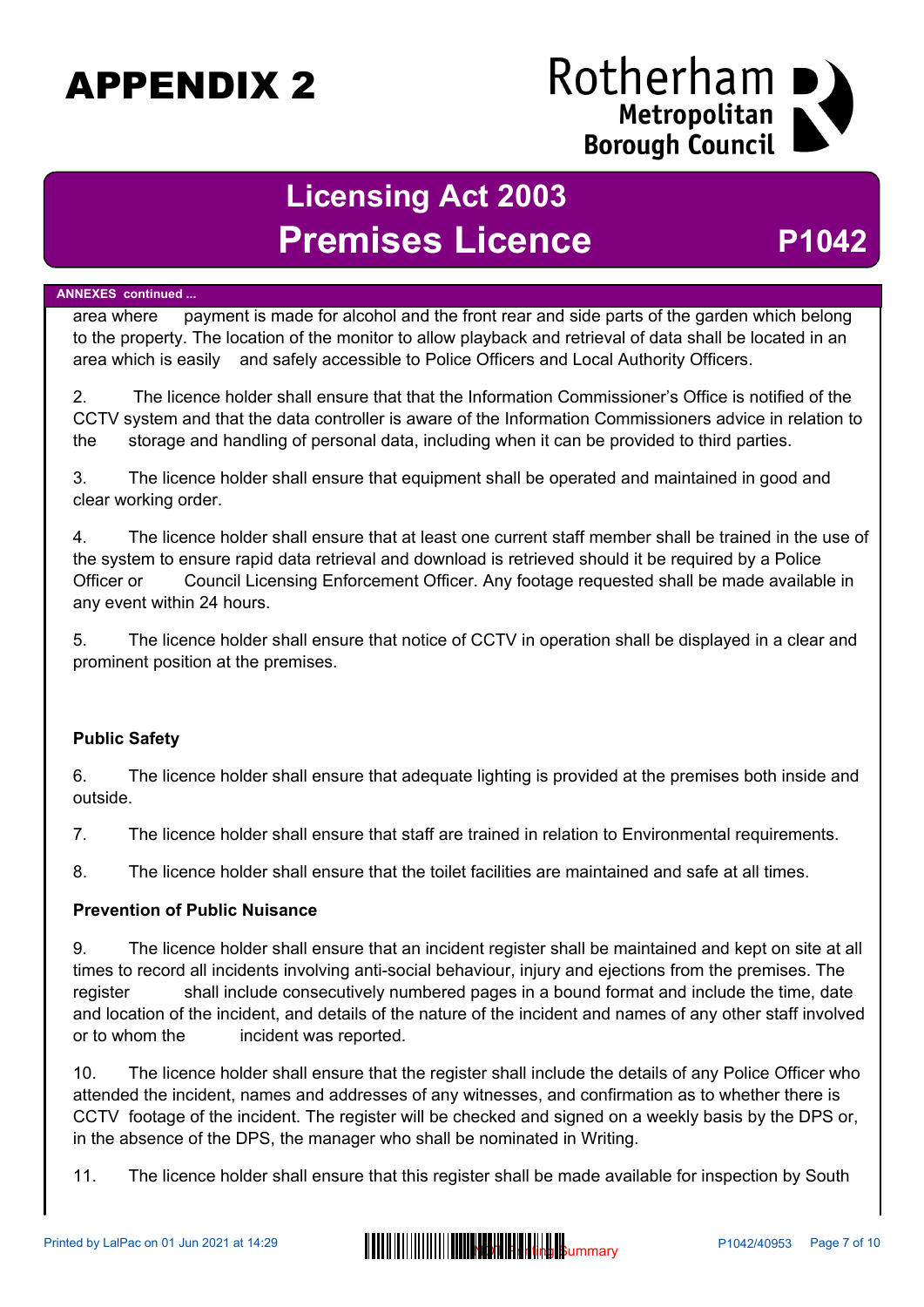### Rotherham Metropolitan **Borough Council**

### **Licensing Act 2003 Premises Licence <b>P1042**

#### **ANNEXES continued ...**

Yorkshire Police or Local Authority Enforcement Officers immediately upon request.

12. The licence holder shall ensure that a refusals register shall be maintained and kept on site at all times to record all occasions where refusal to sell alcohol has taken place. The register shall include consecutively numbered pages in a bound format and include the time, date and location of the refusal, details of the nature of the incident, names of any other staff involved or to whom the incident was reported, and a description of the person(s) refused. The register shall be checked and signed on a weekly basis by the DPS or, in the absence of the DPS, the manager who shall be nominated in Writing.

13. The licence holder shall ensure that the register shall be made available for inspection by South Yorkshire Police or a Local Authority Enforcement Officer on request.

14 The licence holder shall ensure that new staff shall receive induction training prior to the commencement of their employment at the premises, including drug awareness, underage sales training, and serving to persons who are drunk. This training shall be recorded.

15. The licence holder shall ensure that refresher training shall take place on an annual basis and shall be recorded.

16. The licence holder shall ensure that staff training records shall be retained on the premises, maintained by the DPS or Premises Licence Holder, and made available immediately for inspection upon request by South Yorkshire Police or Local Authority Enforcement Officers.

17. The licence holder shall ensure that customers will not be permitted to take vessels containing alcoholic products into the premises, and no open vessels containing alcoholic products shall be allowed to be taken from the premises whilst the premises are conducting licensable activities.

18. The licence holder shall ensure that customers are reminded by way of clear and prominent notices at the entrance/exit door to please leave the premises quietly and have consideration for any neighbouring residential or business properties.

19. The licence holder shall ensure the premises have front & rear shutters.

20. The licence holder shall ensure that deliveries are made at the rear of the premises.

21. The licence holder shall ensure that no litter or bottles are left outside the premises beyond 21.00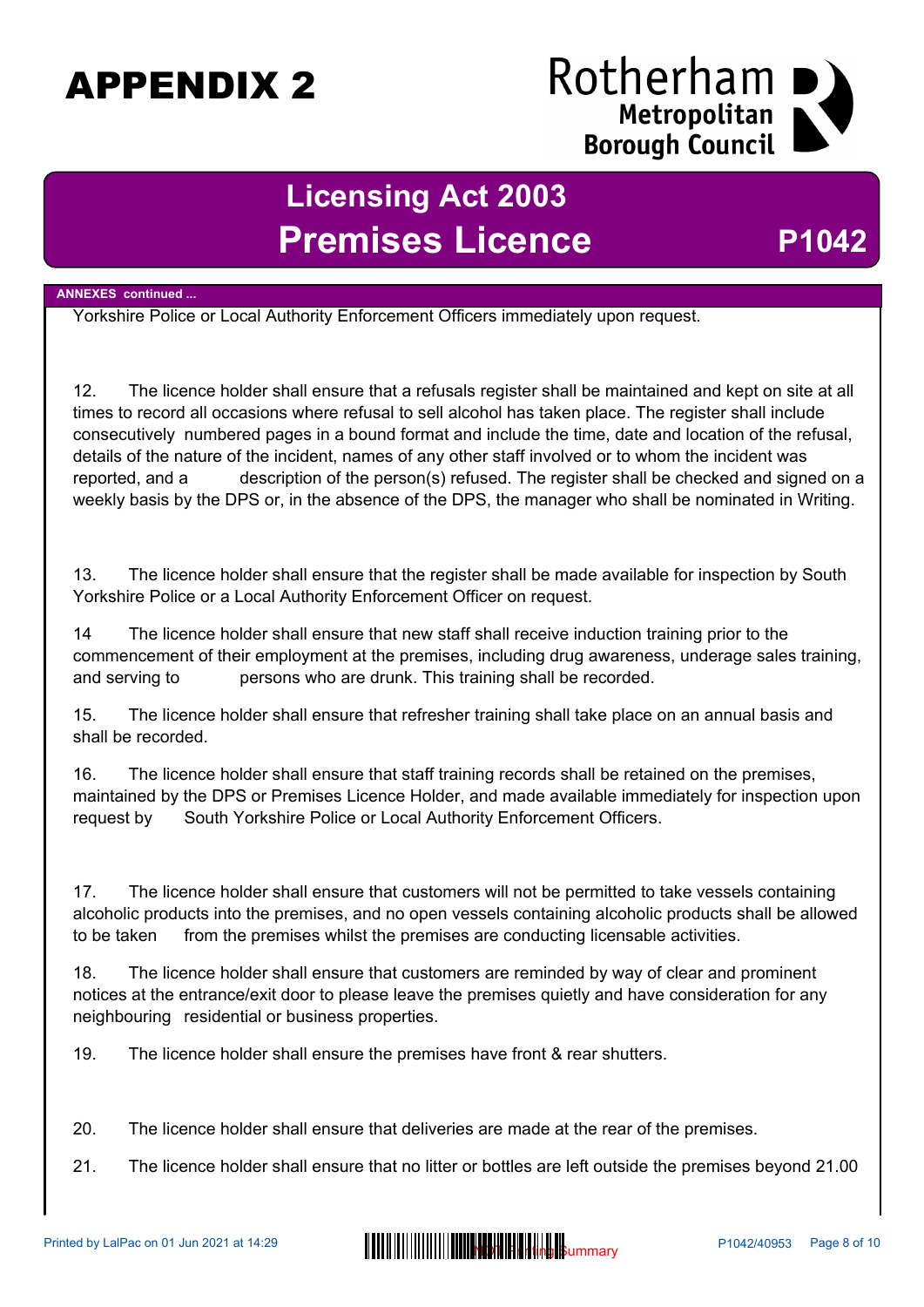### Rotherham Metropolitan **Borough Council**

### **Licensing Act 2003** Premises Licence P1042

#### **ANNEXES continued ...**

#### hours.

#### **Protection of Children from Harm**

22. The licence holder shall ensure that the premises adopt a Challenge 25 proof of age scheme approved by South Yorkshire Police. Signage shall be displayed in the premises that Challenge 25 is the age verification policy adopted at the premises.

23. The premises shall adopt a Challenge 25 proof of age scheme approved by South Yorkshire Police. Signage shall be displayed in the premises that Challenge 25 is the age verification policy adopted at the premises.

24. Notices shall be displayed in the premises where they can be seen clearly to advise customers that it is unlawful for persons under 18 to purchase alcohol or for any persons to purchase alcohol on behalf of a person less than 18 years of age.

25. Notices shall be displayed in the premises where they can be seen clearly to advise customers that it is unlawful for persons under 18 to purchase alcohol or for any persons to purchase alcohol on behalf of a person less than 18 years of age.

26. The licence holder shall ensure that Children are not permitted on the premises.

#### **Annex 3 Conditions attached after a Hearing of Licensing Authority**

None.

**Annex 4 Plans**

See attached